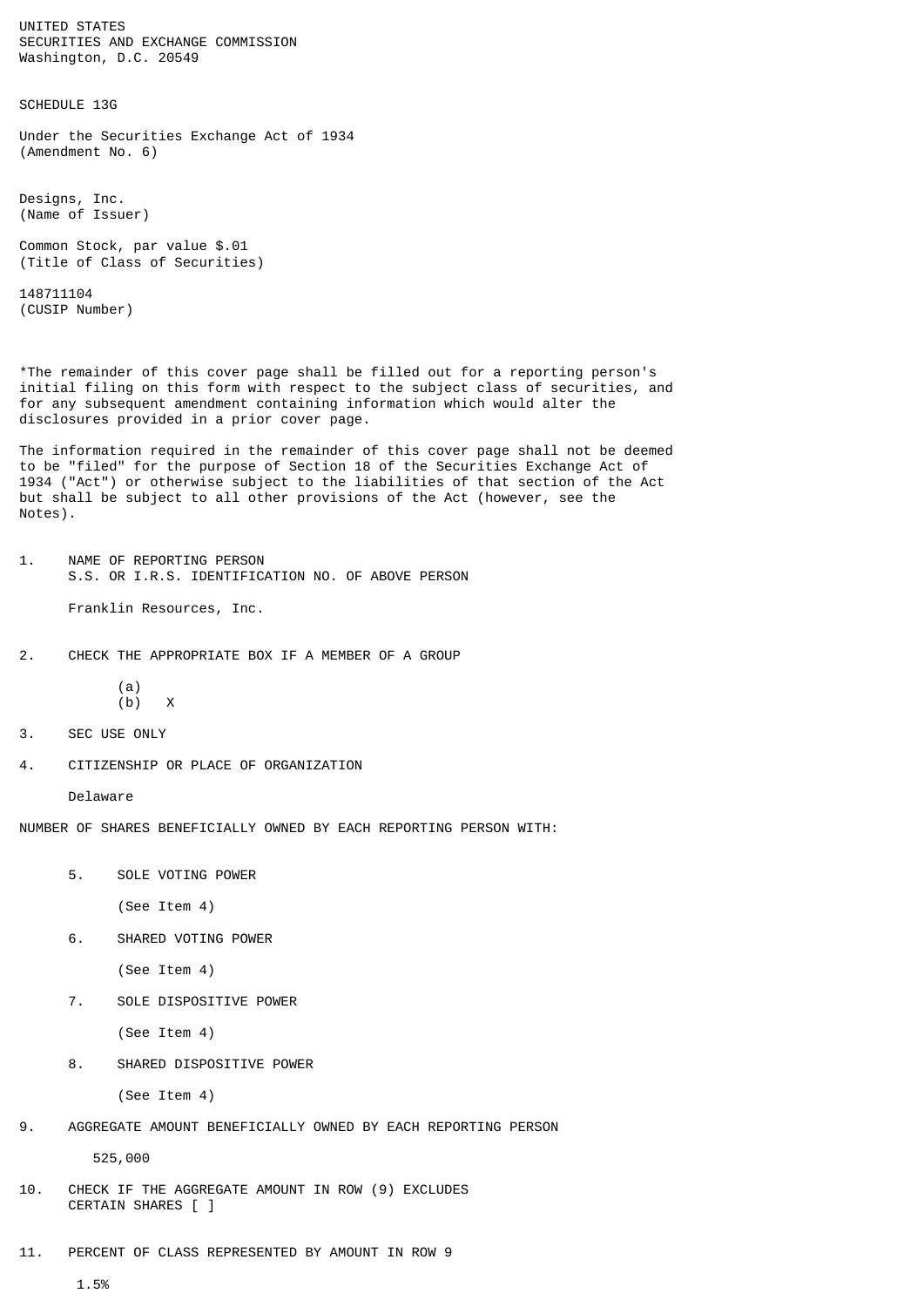12. TYPE OF REPORTING PERSON

HC (See Item 4)

1. NAME OF REPORTING PERSON S.S. OR I.R.S. IDENTIFICATION NO. OF ABOVE PERSON Charles B. Johnson

2. CHECK THE APPROPRIATE BOX IF A MEMBER OF A GROUP

 (a)  $(b)$  X

- 3. SEC USE ONLY
- 4. CITIZENSHIP OR PLACE OF ORGANIZATION

USA

NUMBER OF SHARES BENEFICIALLY OWNED BY EACH REPORTING PERSON WITH:

5. SOLE VOTING POWER

(See Item 4)

- 6. SHARED VOTING POWER
	- (See Item 4)
- 7. SOLE DISPOSITIVE POWER

(See Item 4)

8. SHARED DISPOSITIVE POWER

(See Item 4)

9. AGGREGATE AMOUNT BENEFICIALLY OWNED BY EACH REPORTING PERSON

525,000

- 10. CHECK IF THE AGGREGATE AMOUNT IN ROW (9) EXCLUDES CERTAIN SHARES [ ]
- 11. PERCENT OF CLASS REPRESENTED BY AMOUNT IN ROW 9

1.5%

12. TYPE OF REPORTING PERSON

HC (See Item 4)

- 1. NAME OF REPORTING PERSON S.S. OR I.R.S. IDENTIFICATION NO. OF ABOVE PERSON Rupert H. Johnson, Jr.
- 2. CHECK THE APPROPRIATE BOX IF A MEMBER OF A GROUP

```
 (a)
(b) x
```
- 3. SEC USE ONLY
- 4. CITIZENSHIP OR PLACE OF ORGANIZATION

USA

NUMBER OF SHARES BENEFICIALLY OWNED BY EACH REPORTING PERSON WITH:

5. SOLE VOTING POWER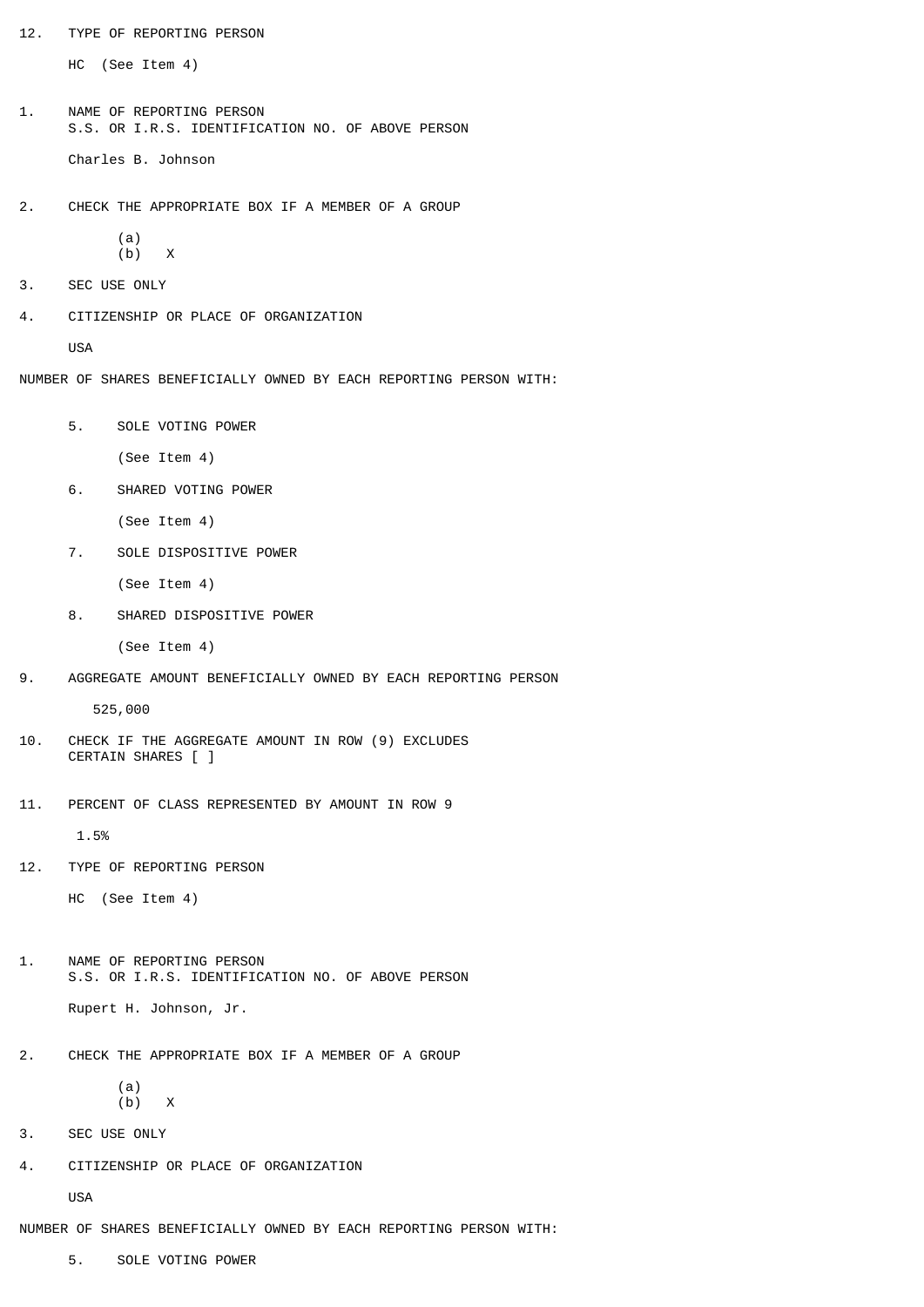(See Item 4)

6. SHARED VOTING POWER

(See Item 4)

7. SOLE DISPOSITIVE POWER

(See Item 4)

8. SHARED DISPOSITIVE POWER

(See Item 4)

9. AGGREGATE AMOUNT BENEFICIALLY OWNED BY EACH REPORTING PERSON

525,000

- 10. CHECK IF THE AGGREGATE AMOUNT IN ROW (9) EXCLUDES CERTAIN SHARES [ ]
- 11. PERCENT OF CLASS REPRESENTED BY AMOUNT IN ROW 9

1.5%

12. TYPE OF REPORTING PERSON

HC (See Item 4)

Item 1.

(a) Name of Issuer:

Designs, Inc.

(b) Address of Issuer's Principal Executive Offices:

 555 Turnpike Street Canton, MA 02021

Item 2.

(a) Name of Person Filing:

 (i): Franklin Resources, Inc. (ii): Charles B. Johnson (iii): Rupert H. Johnson, Jr.

(b) Address of Principal Business Office:

 $(i)$ ,  $(ii)$ , and  $(iii)$ :

 One Franklin Parkway San Mateo, CA 94403-1906

(c) Place of Organization or Citizenship:

 (i): Delaware (ii) and (iii): USA

(d) Title of Class of Securities:

Common Stock, par value \$.01

(e) CUSIP Number:

148711104

Item 3. The persons filing this Schedule 13G are:

- (i) Franklin Resources, Inc.
- (g) Parent Holding Company
- (ii) Charles B. Johnson
	- (g) Principal Shareholder of Parent Holding Company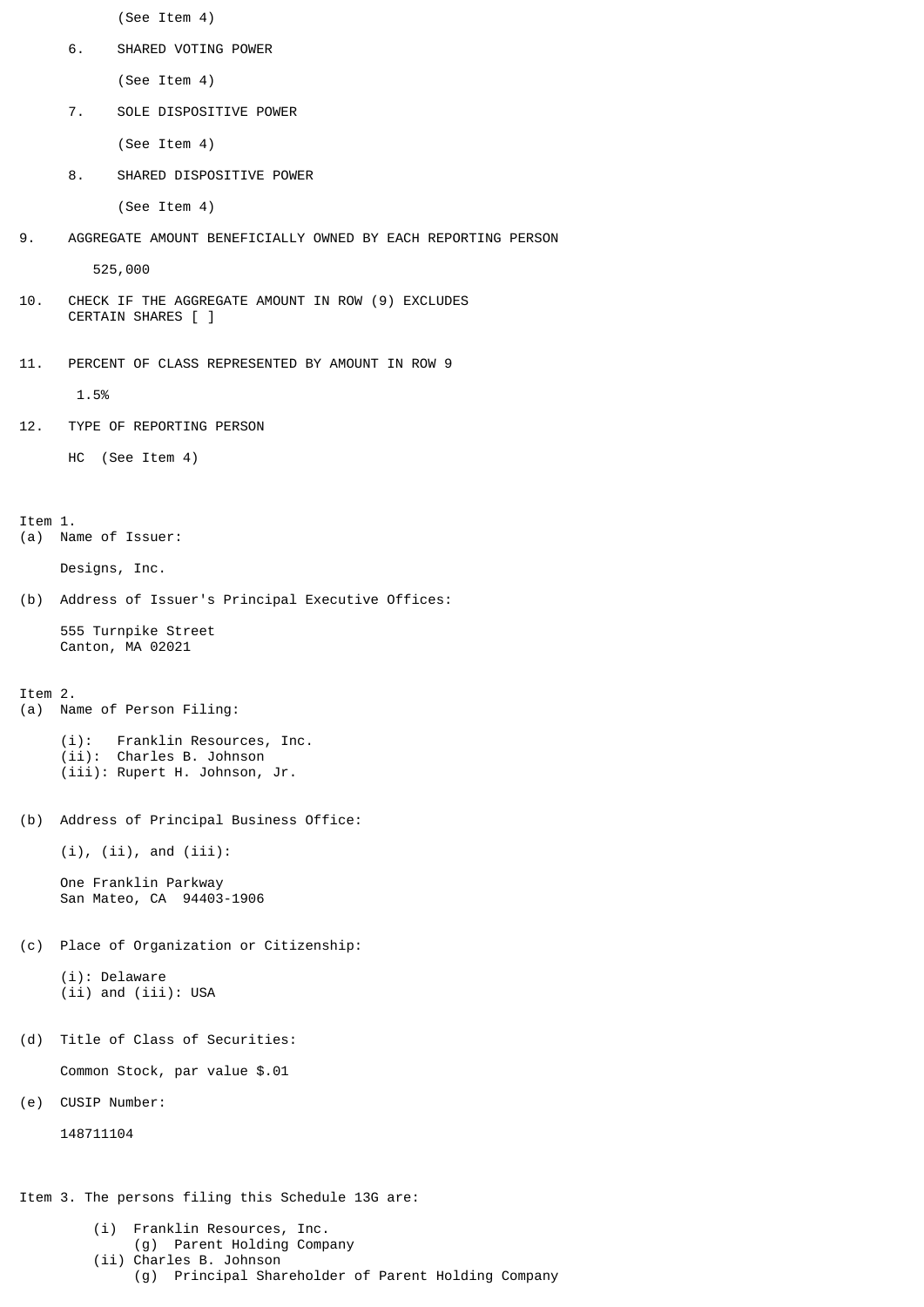## (iii)Rupert H. Johnson, Jr. (g) Principal Shareholder of Parent Holding Company

## Item 4. Ownership

The securities reported on herein are beneficially owned by one or more open or closed-end investment companies or other managed accounts which are advised by direct and indirect investment advisory subsidiaries (the "Adviser Subsidiaries") of Franklin Resources, Inc. ("FRI"). Such advisory contracts grant to such Adviser Subsidiaries all investment and/or voting power over the securities owned by such advisory clients. Therefore, such Adviser Subsidiaries may be deemed to be, for purposes of Rule 13d-3 under the Securities Exchange Act of 1934, the beneficial owner of the securities covered by this statement.

Beneficial ownership by investment advisory subsidiaries and other affiliates of FRI is being reported in conformity with the guidelines articulated by the SEC staff in Release No. 34-39538 (January 12, 1998) relating to organizations, such as FRI, where related entities exercise voting and investment powers over the securities being reported independently from each other. The voting and investment powers held by Franklin Mutual Advisers, LLC (FMA), formerly Franklin Mutual Advisers, Inc., an indirect wholly owned investment advisory subsidiary of FRI, are exercised independently from FRI and from all other investment advisor subsidiaries of FRI (FRI, its affiliates and investment advisor subsidiaries other than FMA are collectively referred to herein as FRI affiliates). Furthermore, FMA and FRI internal policies and procedures establish informational barriers that prevent the flow between FMA and the FRI affiliates of information that relates to the voting and investment powers over the securities owned by their respective advisory clients. Consequently, FMA and the FRI affiliates are each reporting the securities over which they hold investment and voting power separately from each other.

Charles B. Johnson and Rupert H. Johnson, Jr. (the "Principal Shareholders") each own in excess of 10% of the outstanding Common Stock of FRI and are the principal shareholders of FRI. FRI and the Principal Shareholders may be deemed to be, for purposes of Rule 13d-3 under the 1934 Act, the beneficial owner of securities held by persons and entities advised by FRI subsidiaries. FRI, the Principal Shareholders and each of the Adviser Subsidiaries disclaim any economic interest or beneficial ownership in any of the securities covered by this statement.

FRI, the Principal Shareholders, and each of the Adviser Subsidiaries are of the view that they are not acting as a "group" for purposes of Section 13(d) under the 1934 Act and that they are not otherwise required to attribute to each other the "beneficial ownership" of securities held by any of them or by any persons or entities advised by FRI subsidiaries.

(a) Amount Beneficially Owned:

525,000

(b) Percent of Class:

1.5%

(c) Number of Shares as to which such person has:

(i) Sole power to vote or to direct the vote

Franklin Resources, Inc.: 0 Charles B. Johnson: 0 Rupert H. Johnson, Jr.: 0 Franklin Advisory Services, LLC: 525,000

(ii) Shared power to vote or to direct the vote

(iii) Sole power to dispose or to direct the disposition of

Franklin Resources, Inc.: 0 Charles B. Johnson: 0 Rupert H. Johnson, Jr.: 0 Franklin Advisory Services, LLC: 525,000

(iv) Shared power to dispose or to direct the disposition of

Item 5. Ownership of Five Percent or Less of a Class If this statement is being filed to report the fact that as of the date hereof the reporting person has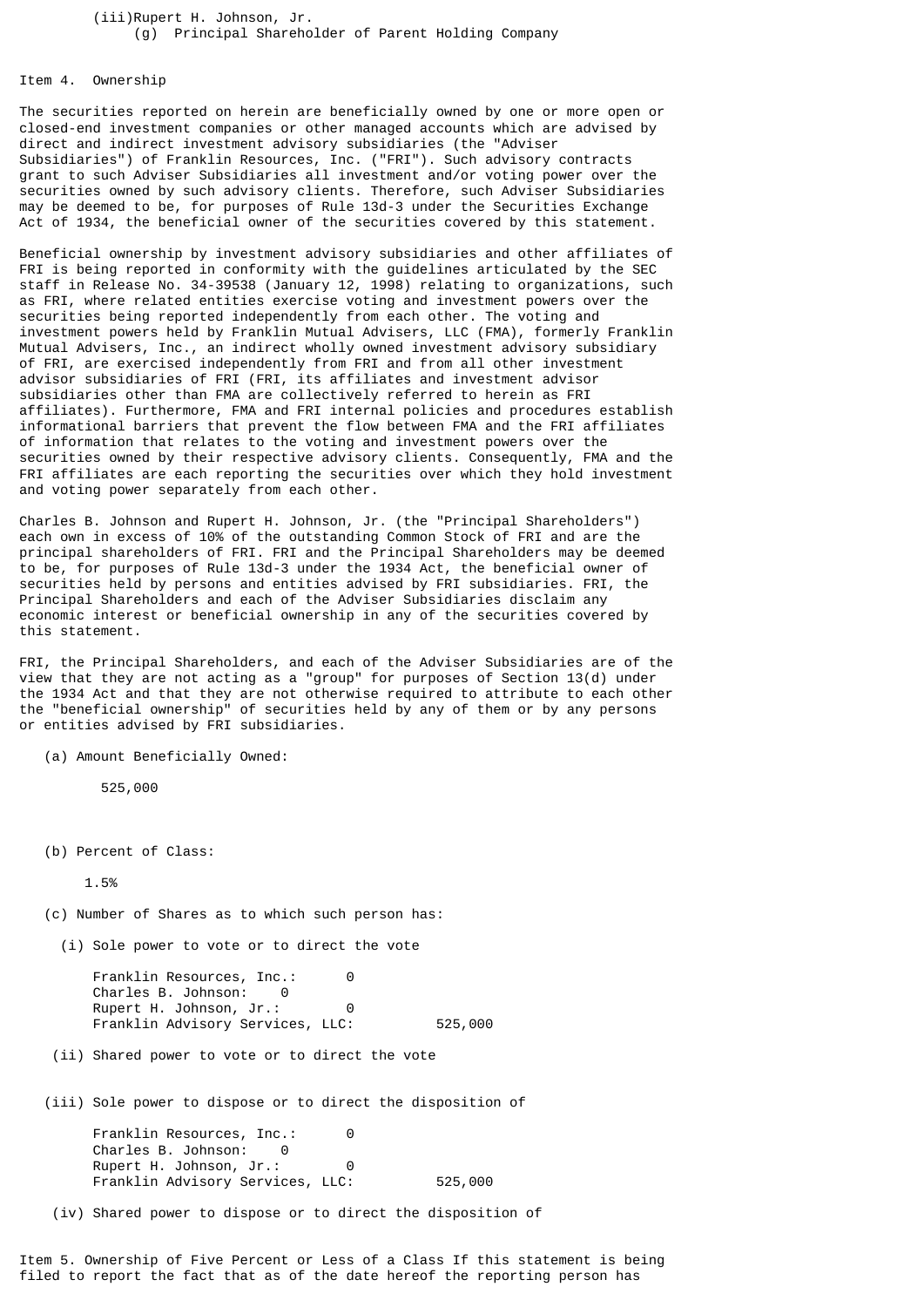ceased to be the beneficial owner of more than five percent of the class of securities, check the following  $[X]$ .

Item 6. Ownership of More than Five Percent on Behalf of Another Person

The clients of the Adviser Subsidiaries, including investment companies registered under the Investment Company Act of 1940 and other managed accounts, have the right to receive dividends from as well as the proceeds from the sale of such securities reported on in this statement.

Item 7. Identification and Classification of the Subsidiary Which Acquired the Security Being Reported on By the Parent Holding Company

Franklin Advisory Services, LLC 3(e)

Item 8. Identification and Classification of Members of the Group

Not Applicable

Item 9. Notice of Dissolution of Group

Not Applicable

Item 10. Certification

By signing below, we certify that, to the best of our knowledge and belief, the securities referred to above were acquired in the ordinary course of business and were not acquired for the purpose of and do not have the effect of changing or influencing the control of the issuer of such securities and were not acquired in connection with or as a participant in any transaction having such purposes or effect.

This report shall not be construed as an admission by the persons filing the report that they are the beneficial owner of any securities covered by this report.

After reasonable inquiry and to the best of our knowledge and belief, we certify that the information set forth in this statement is true, complete and correct.

January 15, 2003

Franklin Resources, Inc. Charles B. Johnson Rupert H. Johnson, Jr.

S\LESLIE M. KRATTER

By: Leslie M. Kratter

Senior Vice President & Secretary, Franklin Resources, Inc.

Attorney in Fact for Charles B. Johnson pursuant to Power of Attorney attached to this Schedule 13G

Attorney in Fact for Rupert H. Johnson, Jr. pursuant to Power of Attorney attached to this Schedule 13G

## JOINT FILING AGREEMENT

In accordance with Rule  $13d-1$  (f)(1) under the Securities Exchange Act of  $1934$ , as amended, the undersigned hereby agrees to the joint filing with each other of the attached statement on Schedule 13G and to all amendments to such statement and that such statement and all amendments to such statement is made on behalf of each of them.